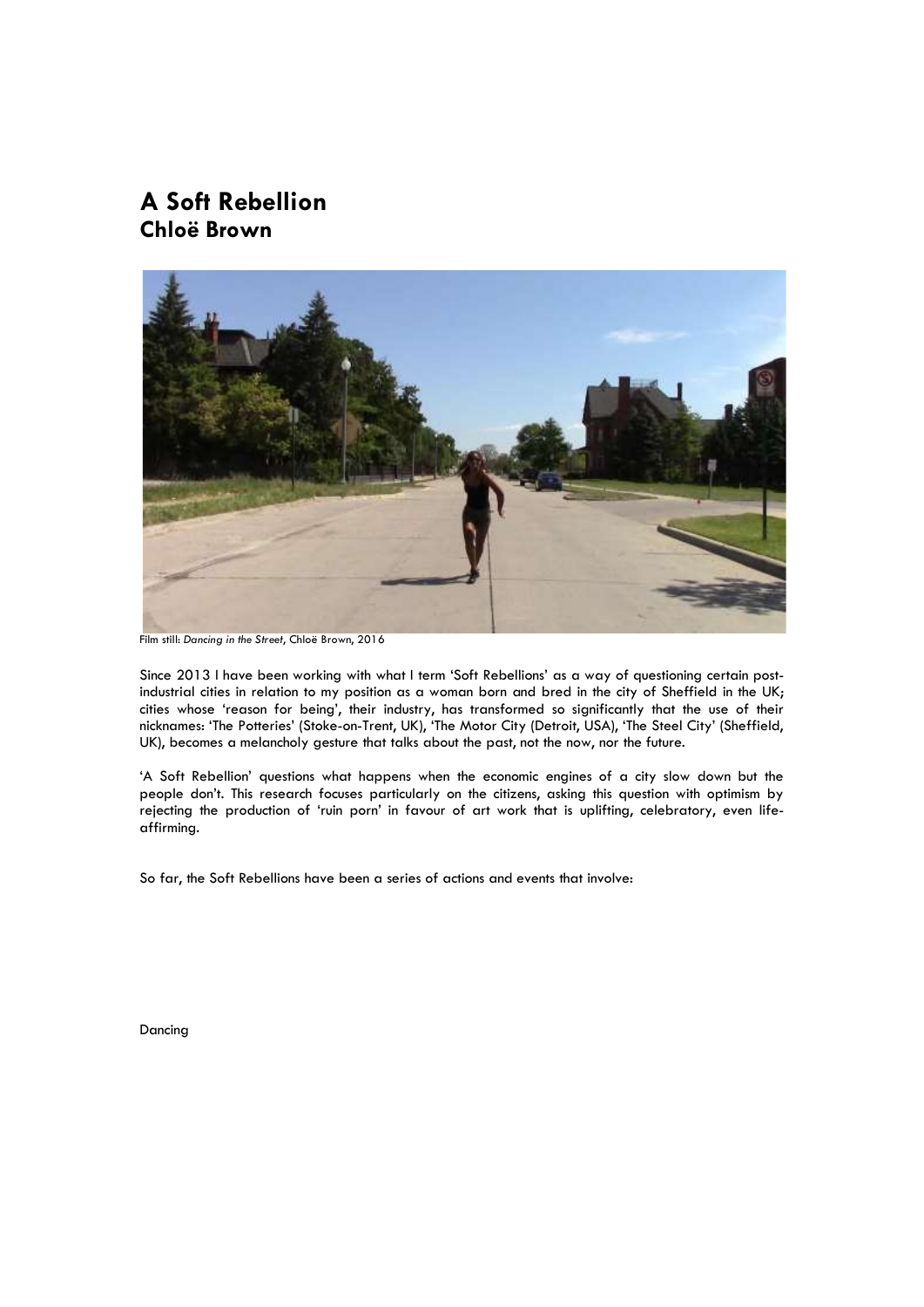



Talking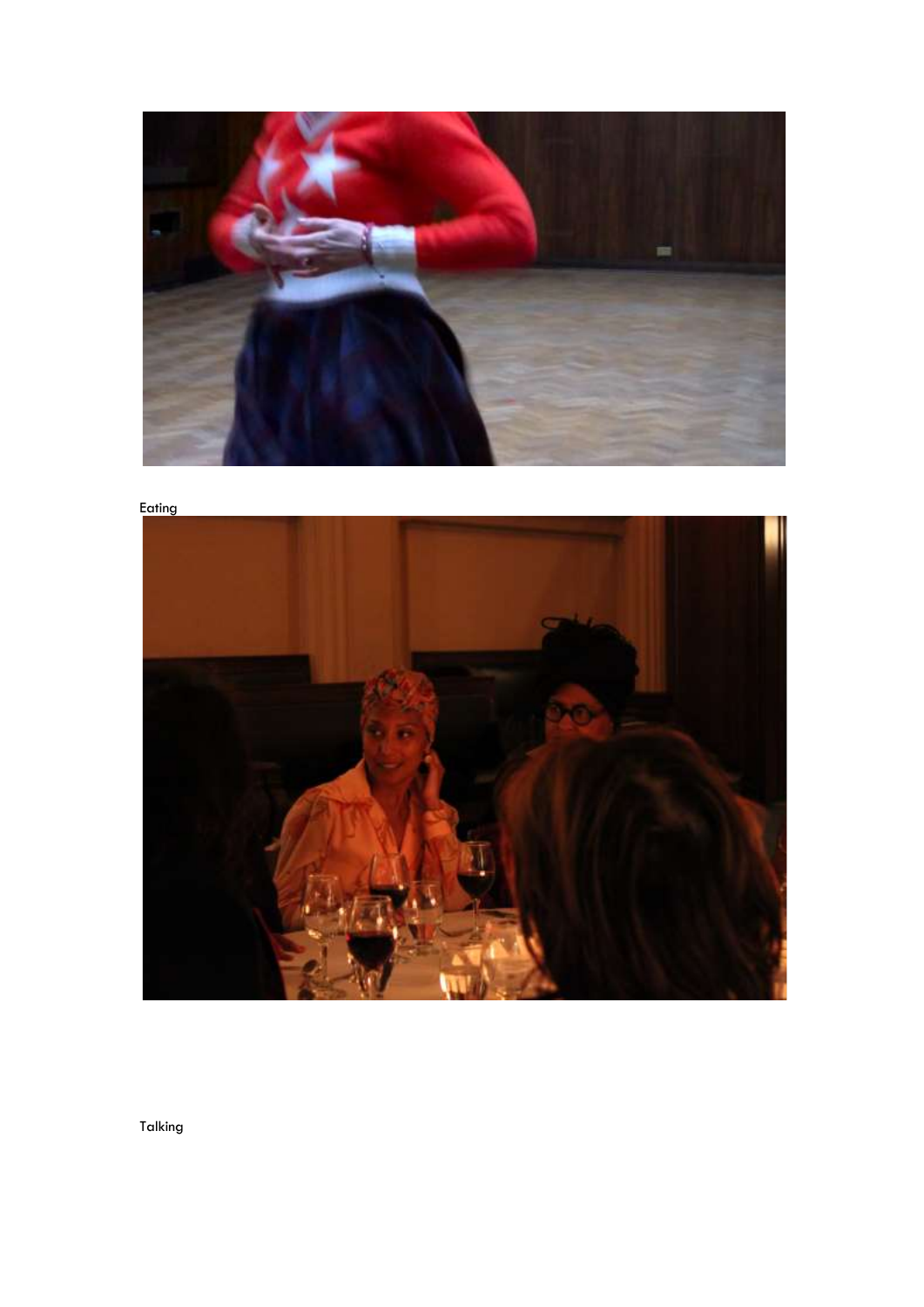

and Applauding



in places where it is considered transgressive to do so.

# **Dancing in the Boardroom (Turnin' My Heartbeat Up)**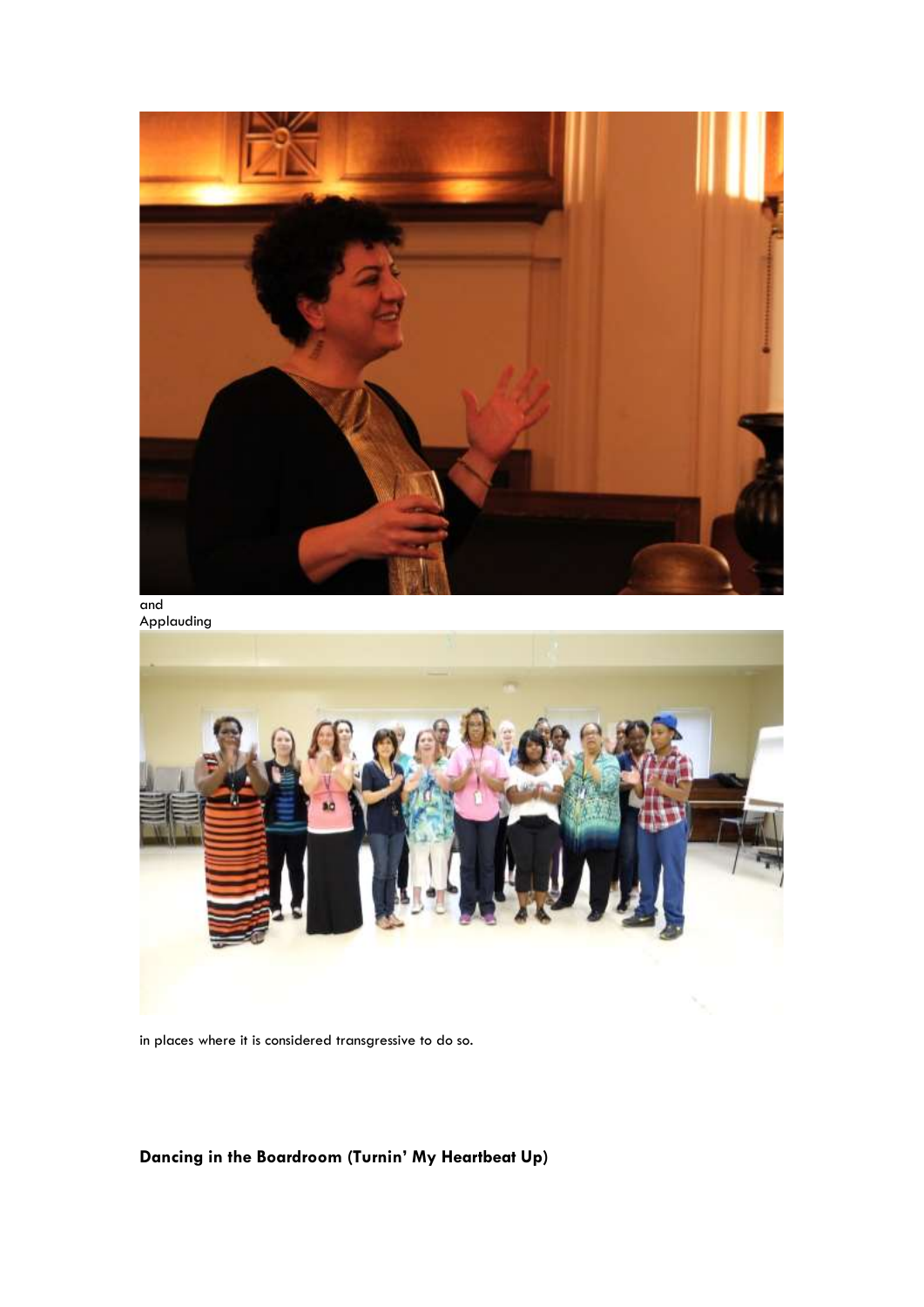

Film still: *Dancing in the Boardroom (Turnin' My Heartbeat Up)*, Chloë Brown, 2013

This film was the first work I made as a 'Soft Rebellion' and features two Northern Soul1 dancers dancing with passion in the empty, once splendid Boardroom at the disused Spode Factory, Stoke-on-Trent, UK. This leads to collisions of meaning, not least the questioning of the sanctity of the Boardroom, a place where traditionally the Managing Director and the Board would entertain buyers and guests. In the film, the room is transformed into a ballroom, a dance hall, where uplifting music is played and a couple dances, absorbed in their own movements and thoughts.

Through this film and it's installation as part of the British Ceramics Biennial in the Managing Director's office at the Spode Factory issues such as the class system, labour and norms of behaviour are questioned. Notions of the industrial ruin in combination with Stoke-on-Trent's prominence within the history of the Northern Soul movement are explored through the film making connections between Stoke-on-Trent and Detroit (from where the music largely originates). The work articulates with contemporary questions around site, dance and music as a way of addressing emotional responses to particular places.

The film was originally made in response to the 'Topographies of the Obsolete' research project (a site specific research collaboration between the British Ceramics Biennial, Sheffield Hallam University, Danske Kunstakademi, Copenhagen, Muthesius kunsthochschule, Kiel Germany, The Bergen Academy of Art and Design, Norway, Alfred University, USA, University of Newcastle and the School of Art and Design, Nottingham Trent University since 2012).

The film can be accessed here:<https://vimeo.com/75807622> HD Video 2013 Duration: 07:37

Since August 2015 I have been visiting and working in Detroit to further extend this on-going practicebased research. Detroit is renowned for being the epitome of a city in post-industrial crisis but my interest in the city extends to the development of soul music during the 1960's and '70's due to my previous research into Northern Soul. Utilising artistic research methodologies I use this history to challenge, question and contribute to specific narratives within the city, working and collaborating with native Detroiters, including Martha Reeves, of seminal Motown group Martha and The Vandellas.

## **From Alfred Street to Temple Street, Detroit**

<sup>1</sup> Northern Soul is a uniquely British genre that began as an underground club movement in the late 1960s. It arose out of the escapist desire of largely white working class young adults who worked all week in mundane jobs but at weekends travelled to north of England venues to dance all night to raw, rare, soul music produced in America's industrial heartland, particularly Detroit. These records were commercial failures when they were originally released in the USA, but those failures, and their subsequent rarity, became Northern Soul.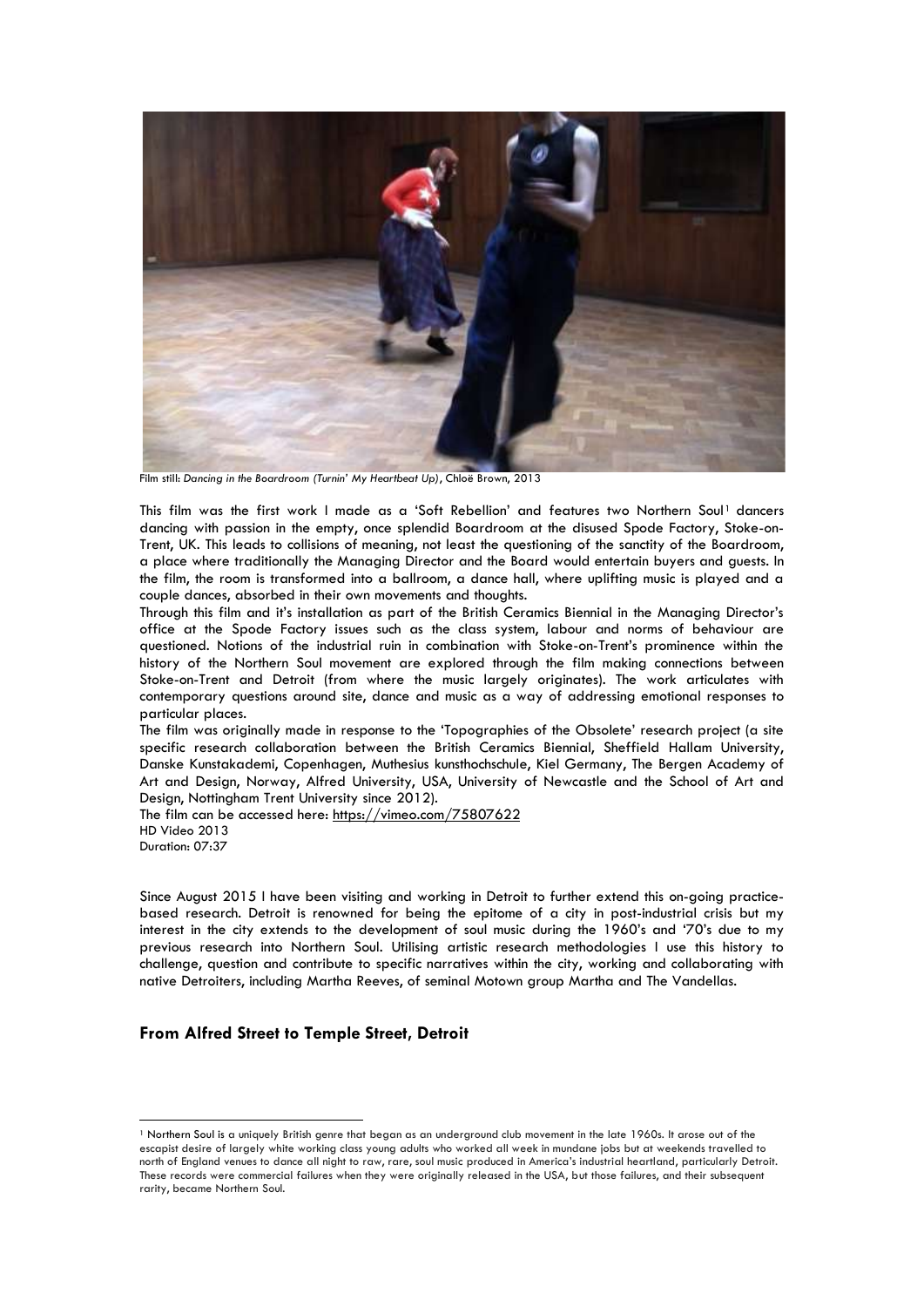

Detail: *From Alfred Street to Temple Street, Detroit,* Chloë Brown, 2015

Initially unable to visit the city, I began 'walking' down the streets of Detroit via Google Maps Street View from my studio in Sheffield as a visual way of trying to understand the city from afar. This resulted in an ink drawing entitled 'From Alfred Street to Temple Street, Detroit, which charts a route through Brush Park, starting at the scrub land where the Brewster-Douglass Housing Projects used to stand before being demolished in 2013; a place that was the childhood home to many Motown stars including Diana Ross, and Mary Wilson and Florence Ballard of the Supremes. The resulting drawing is almost 9 metres or 30 feet in length and takes the form of a scroll that re-imagines the route as a topographical observation, making connections between the once grand houses at one end of the route, the empty plots and often derelict warehouses and factories in between and ending at the world's largest Masonic Temple, which for me symbolizes a secretive and exclusively male authority.

Ink Drawing, 2015 8 metres 81.4cm x 24.1cm In the collection of The Detroit Institute of Arts (DIA), Detroit.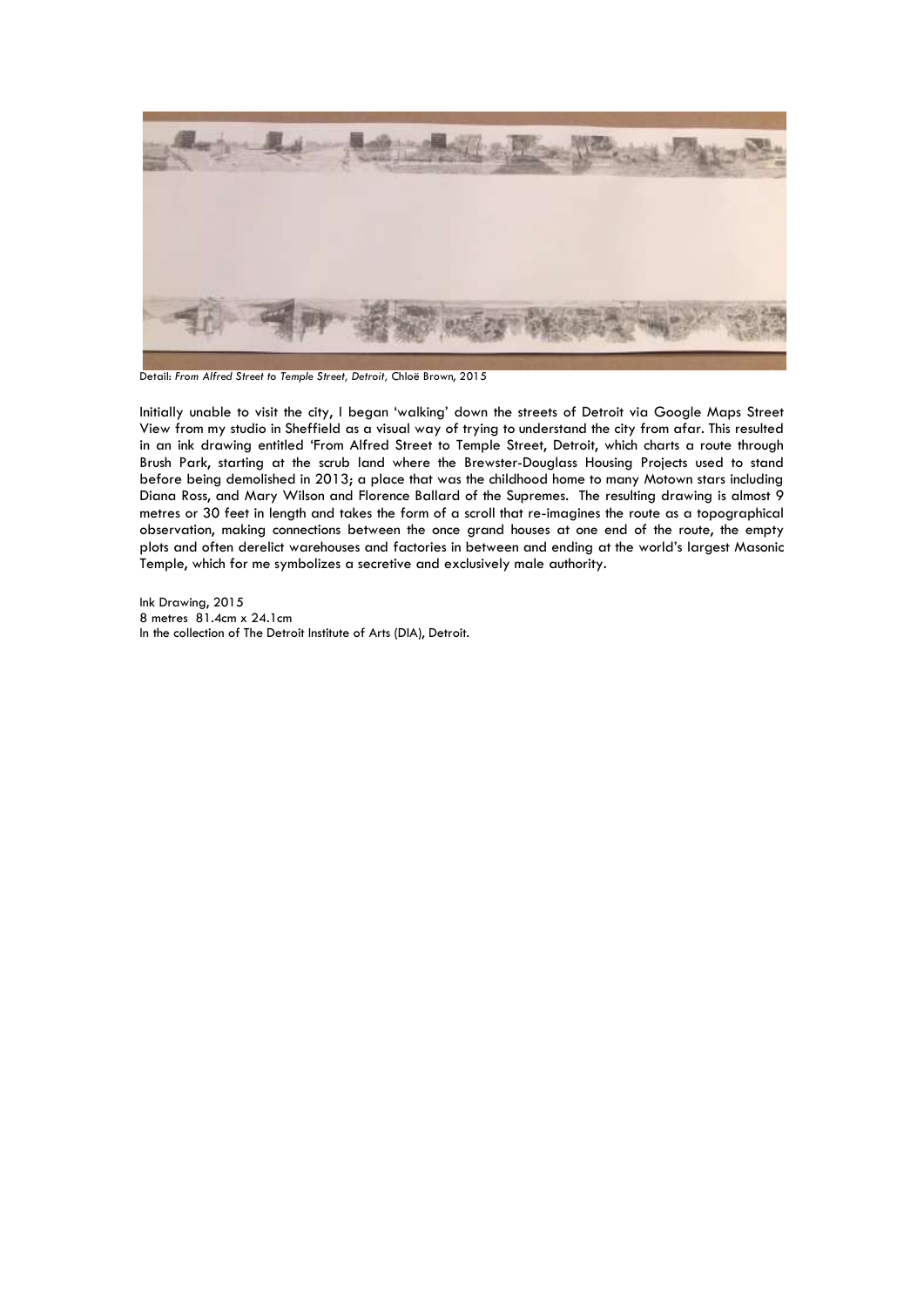

Installation view: *From Alfred Street to Temple Street, Detroit,* Chloë Brown, 2015 Exhibition: *Dancing in the Boardroom,* Museum of Contemporary Art Detroit (MOCAD), Jan-Apr 2016



Detail: *From Alfred Street to Temple Street, Detroit,* Chloë Brown, 2015

#### **Dancing in the Street**

In August 2015, I visited Detroit for the first time to make a short film collaborating with people from the city, filming them dancing along the route of my drawing *From Alfred Street to Temple Street, Detroit*, whilst listening to the song 'Dancing in the Street' on headphones. The title of the film refers to this song by Martha Reeves and the Vandellas, released by Motown Records, the famous record company founded in Detroit by Berry Gordy. Suzanne E. Smith, in her book also entitled 'Dancing in the Street', relates that this song is connected to the 1967 riots (or rebellion) in Detroit leading to it becoming, for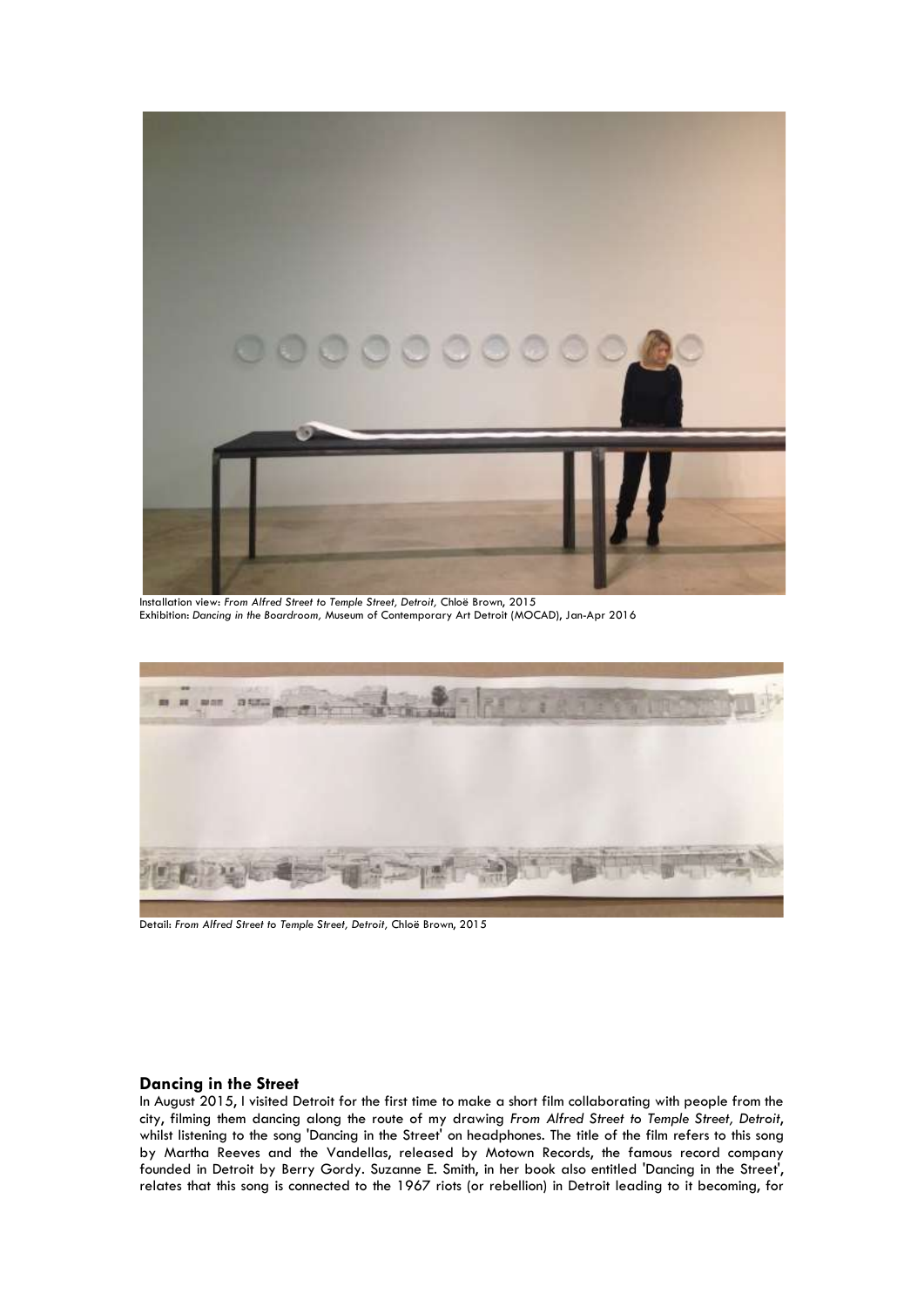some, the soundtrack to the unrest, with the lyrics even being misinterpreted as a call to riot. The act of dancing in the street in my film questions this idea, acting as a playful subversion – a 'Soft Rebellion' where the dancing appears to be a form of liberation from conventional ways of being, a subtle nod towards the misreading of this most joyful song.

The film can be accessed here:<https://vimeo.com/154508784> HD Video Duration 02:40



Film still: *Dancing in the Street*, Chloë Brown, 2016

**The Detroit Dinner Service**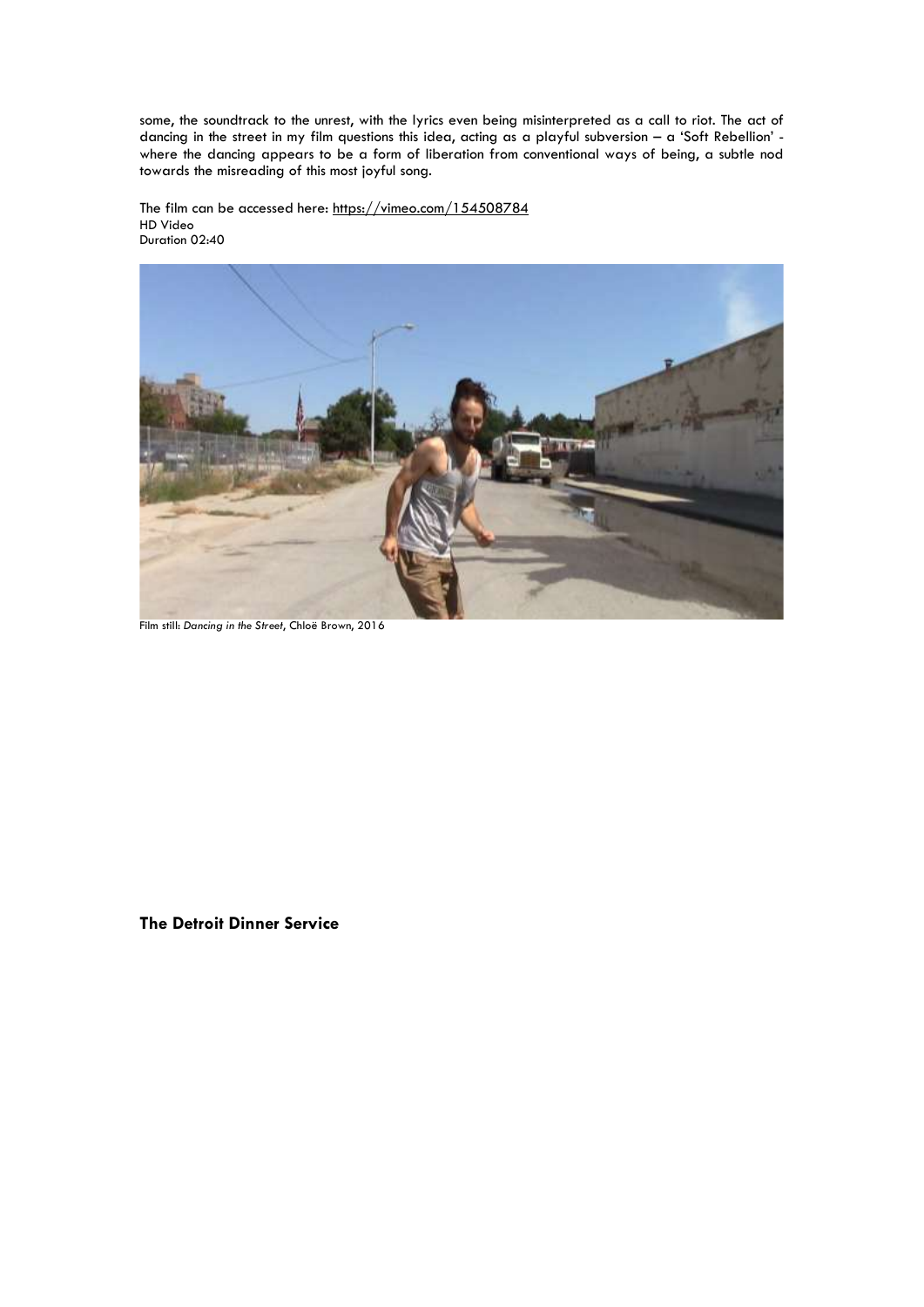

This subtley subversive event/performance took place in one of the Lodges in the Masonic Temple in Detroit on the 4th of April 2016. The event comprised of a dinner party for 12 inspirational women – women who are responding to the negative situation in Detroit with positivity and creativity – and centered on a meal prepared by the Detroit-based chef and food activist Alison Heeres. The choice of location for the dinner party is significant – it took place in Palestine Lodge that included Henry Ford in its' membership as well as other key figures of the industrial patriarchy in Detroit. The dinner-party-asart questions the failure of this hidden exclusively male power in relation to the severe situation the city finds itself in, through an event that is exclusively female, in order to draw attention to the largely Do-It-Yourself initiatives that these women are developing, in response to this situation.

The guests included artists, poets, activists, filmmakers, urban farmers, journalists, writers, the founder of the Museum of Contemporary Art Detroit (MOCAD), Marsha Miro and the world famous Motown singer Martha Reeves of Martha and the Vandellas. The guest list was also designed to reflect the current demographic of Detroit, with a population of approximately 80% people of colour.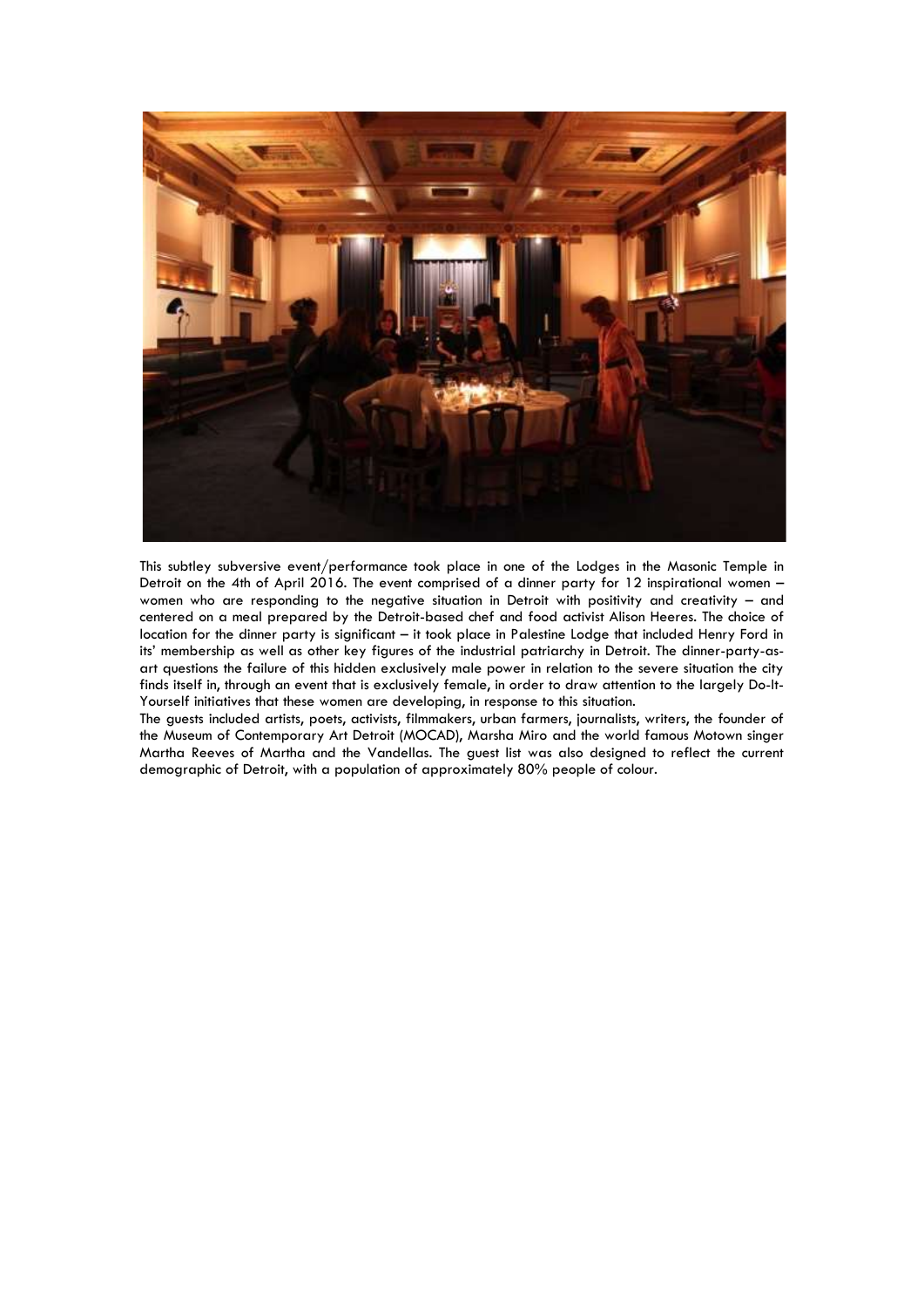

The meal was served on a bone china 36-piece dinner service that I designed, also entitled 'The Detroit Dinner Service'. Made in Stoke-on-Trent, it uses my drawing 'From Alfred Street to Temple Street, Detroit' to decorate the dinner service, referencing the traditional use of images of classical ruins on china tableware. The set used during the dinner party is now in the collection of the Detroit Institute of Arts (DIA).



Each woman was given an apron to wear throughout the meal that referenced the ceremonial regalia worn by freemasons. Rather than being made of leather, (the freemasons preferred material), I made the aprons from fine white linen, decorated with purple and green ribbons, the colours of the suffragettes.

### **A Toast to Detroit**

During the evening the women were asked to deliver a 'Toast to Detroit'. Audio recordings of each toast were made and the imminent production of 'A Toast to Detroit' as a 12-track vinyl LP record, one track per 'Toast', represents the only document of the event that took place. Since it is a limited edition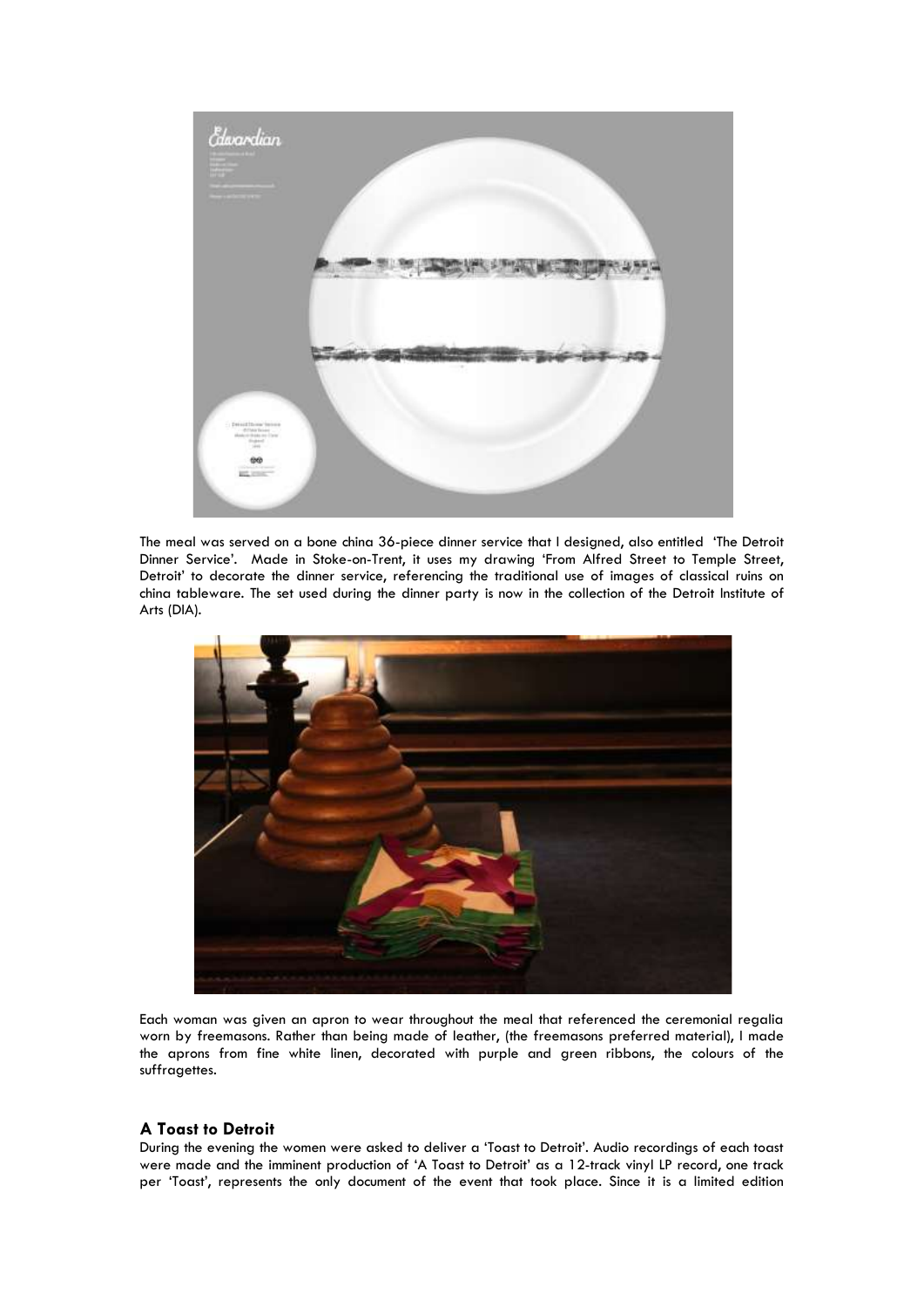artefact this allows the work, and therefore the idea, and ultimately the voices of the women involved, to be disseminated to an audience outside the event itself. This LP will be pressed at Archer Records, the only remaining original record press in Detroit that once produced Motown and Northern Soul records.



Martha Reeves delivering *A Toast to Detroit*

The research's originality lies in its interdisciplinary approach to the field of artistic research and place making; through a unique methodology that examines the role of community as a narrative voice in order to contribute and communicate new perspectives on how we constitute identity. The research situates itself in relation to particular works that examine the role of the female voice in narrative identity, particularly in relation to Judy Chicago's seminal 'The Dinner Party' 1974-79. 'The Detroit Dinner Service' event sought to highlight and question a number of historical and current issues relating to Detroit as a post-industrial city, echoing the experience of many post-industrial cities throughout the world.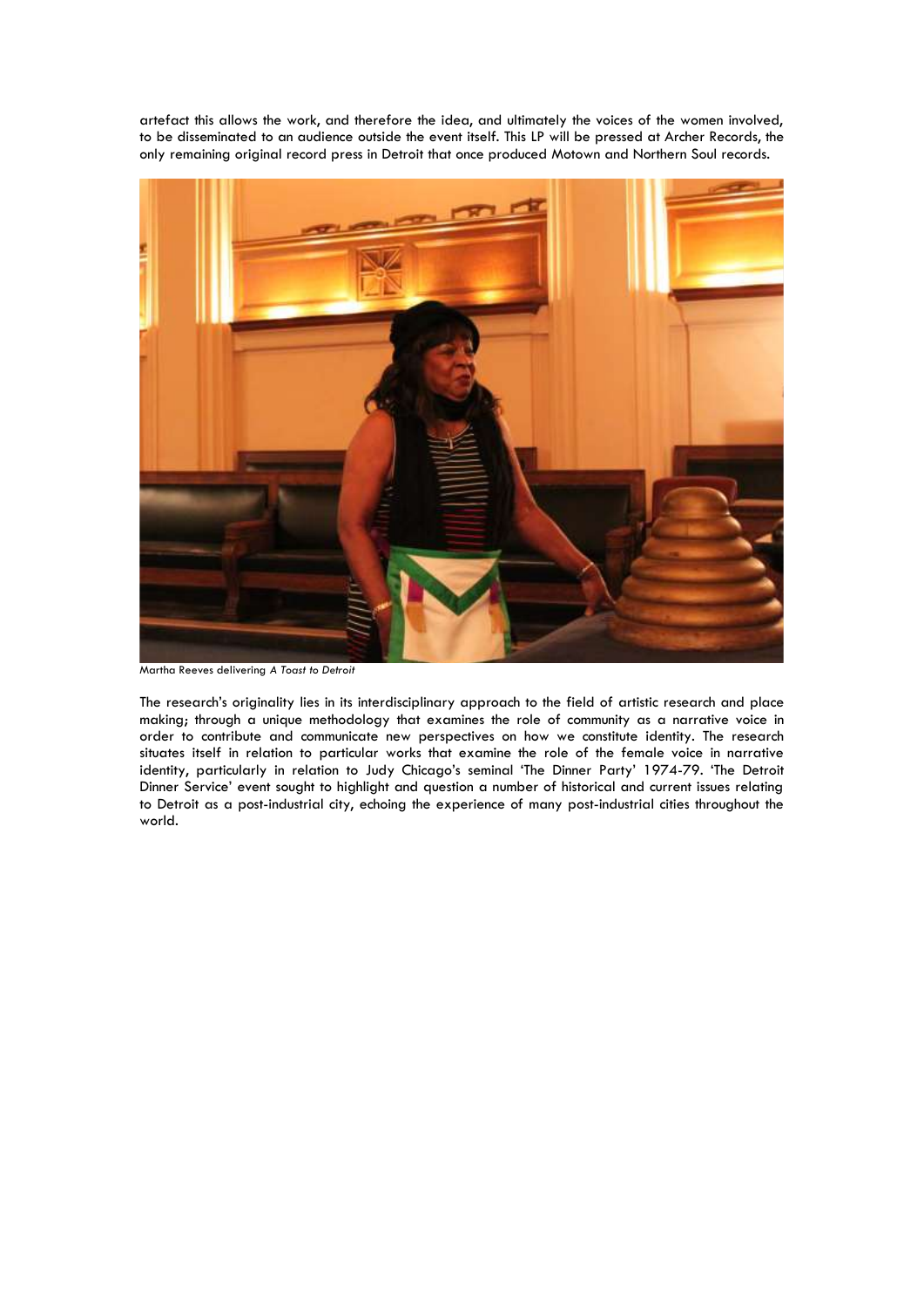

The guests included: Artist and activist Halima Cassells Urban farmer Imani Foster Journalist at The Detroit News and literacy activist Kim Kozlowski Community activist at Pedal to Porch Cornetta Lane Artist and founder of Popps Packing Faina Lerman Sculptor, rapper, designer Tiff Massey Art critic and founder of MOCAD Marsha Miro Writer and Detroit advocate Marsha Music Film maker Rola Nashef Poet Tawana Petty Musician and ex Detroit City Councillor Martha Reeves Literacy activist Lori Sanders

Other participants: Alison Heeres: chef and food activist Gwen Meyer: urban farmer Christina deRoos: host, artist and deputy director of Kresge Arts in Detroit and former co-director of Spread Art Grace Higgins Brown: artist Chloë Brown: artist

**The Clapping Piece**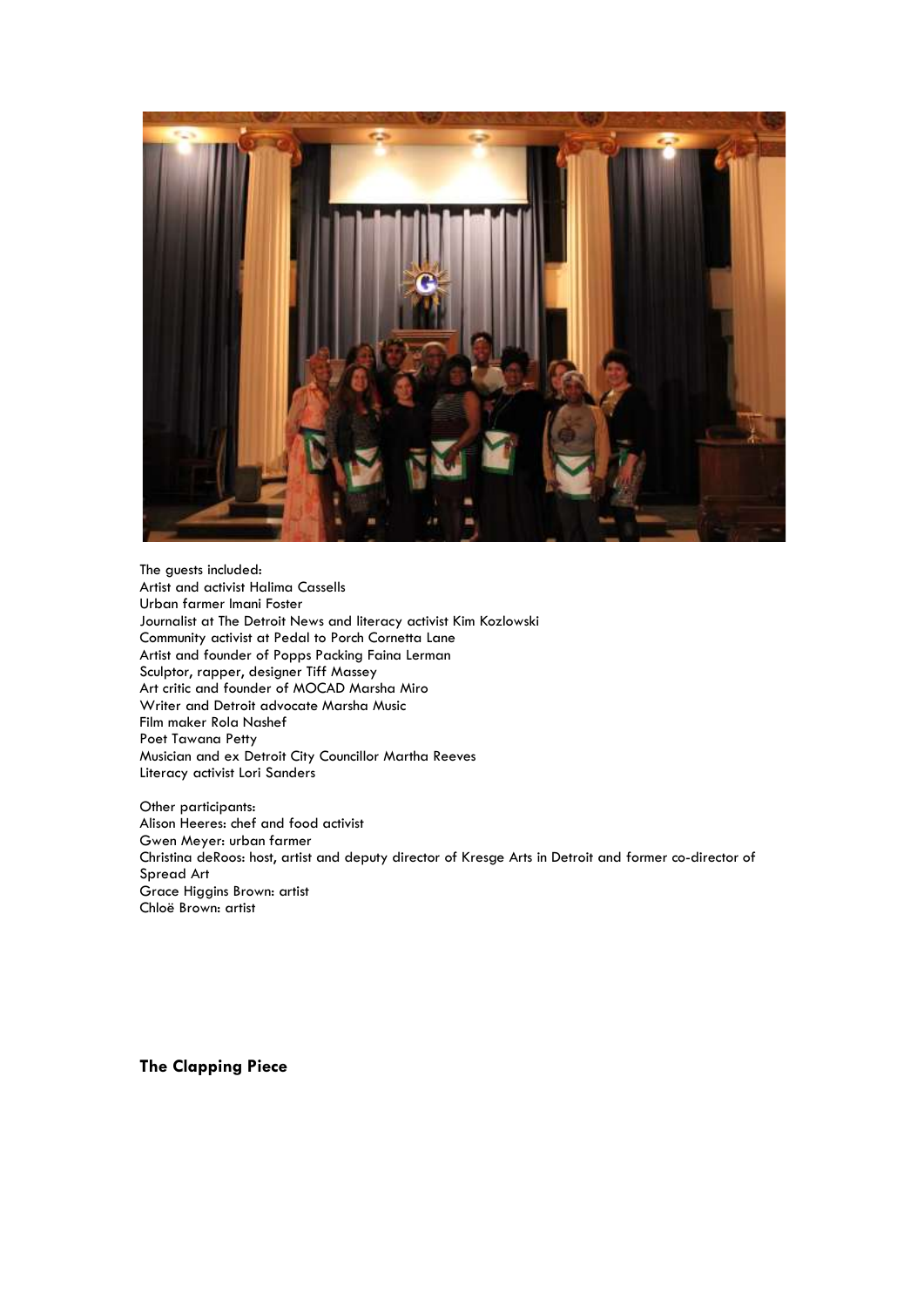

Film still: *The Clapping Piece*, Chloë Brown, 2016

'The Clapping Piece' is a series of filmed portraits of groups of Detroit people applauding in very particular way in their place of work. In 2016 at the private view of my exhibition at MOCAD I met soul icon Martha Reeves who had come to see my film 'Dancing in the Boardroom (Turnin' my Heartbeat Up)'. The conversation we had about her experiences with Northern Soul audiences at Wigan Casino in the 1960s and '70s has directly influenced my film 'The Clapping Piece'. She related that the audiences applauded in a unique way – starting slowly, then building to a crescendo before stopping abruptly. This is called 'The Wigan Clap' and when performed it is a powerful and uplifting confirmation by an audience in response to a performer. By asking certain key individuals or groups in Detroit to perform 'The Wigan Clap' I wanted to find out what happens when the city of Detroit is the focus of the applause and to see if this can become a form of Soft Rebellion, running counter to more negative responses to the city and acting as a form of positive rebellion against the situation it finds itself in. In June 2017 I returned to Detroit and filmed 29 individuals and groups of people performing 'The Wigan Clap'. Most of these groups or individuals are nonprofit organisations and activists working with the local community in a variety of ways, for example: Global Detroit (an organization supporting immigrant workers rights, positive impact and potential), The Empowerment Plan (aims to permanently elevate families from the generational cycle of homelessness), Alternatives for Girls (helps homeless and high-risk girls and young women avoid violence, teen pregnancy and exploitation), Detroit Horse Power (teaches urban young people to ride and care for horses as a way to develop critical skills that will set them up for future success), and Girls Rock Detroit (dedicated to fostering girls' creative expression, positive self-esteem, and community awareness through rock music education and performance). The result is optimistic, powerful and even humorous, showing another side of the city and the inspirational people who inhabit it.

You can see the footage here:<https://vimeo.com/230828080> The footage shown represents the raw material and the basis for an ambitious multi-screened installation.

#### **Future Soft Rebellions**

I have recently been awarded a significant public art commission for my home city of Sheffield and I plan to use the knowledge found through direct encounter with Detroit and Stoke-on-Trent to reflect back on my experiences of living in Sheffield, itself a post-industrial city whose whole reason for being is in question, following the loss of the steel and coal industries in recent decades. The commission will continue to develop the questions manifest in my work in a timely way given the current political situations in the USA and in post-Brexit Britain, and to bring further 'Soft Rebellions' to very relevant audiences living in these cities who share a common experience.